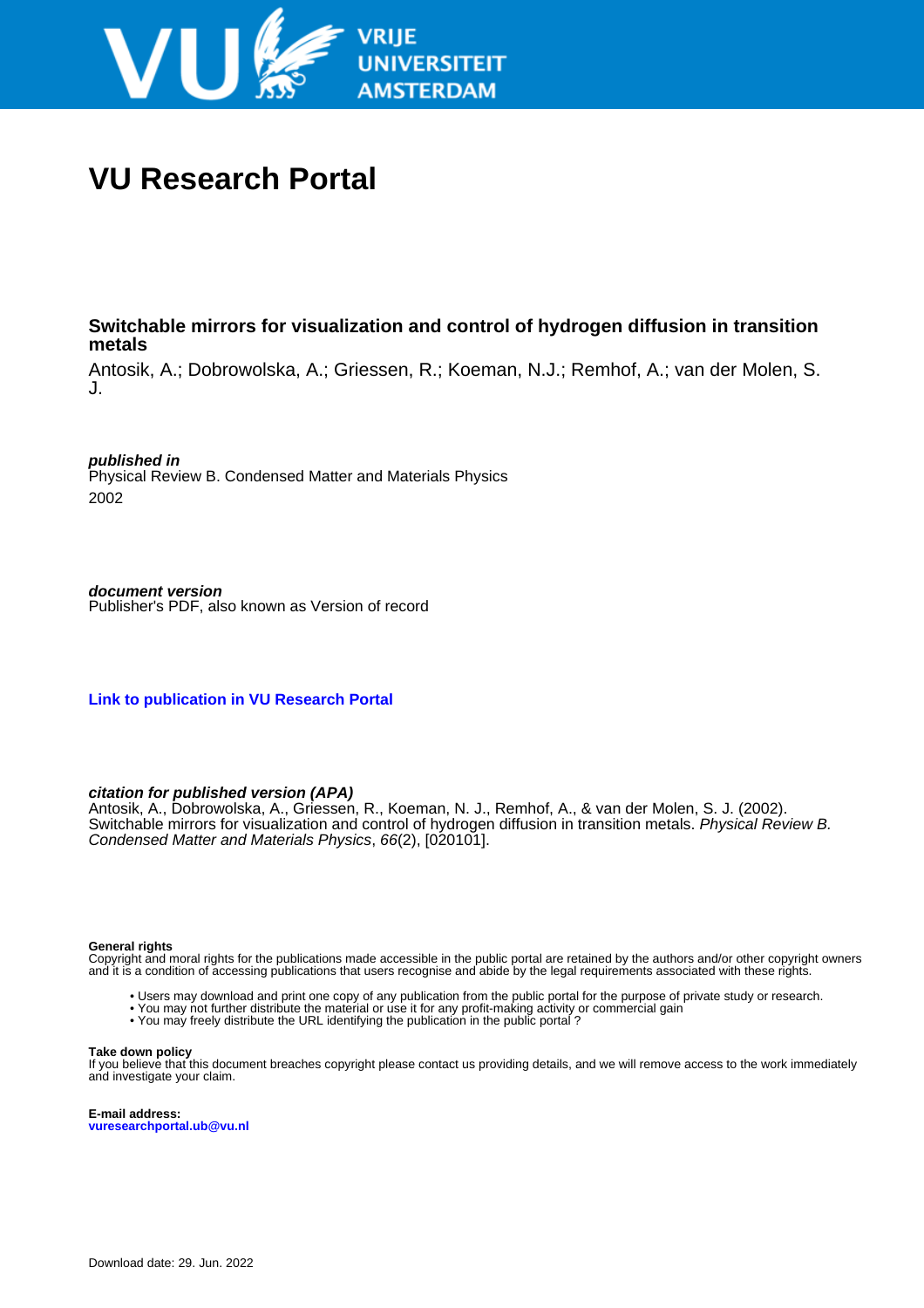#### **Switchable mirrors for visualization and control of hydrogen diffusion in transition metals**

A. Remhof, S. J. van der Molen, A. Antosik, A. Dobrowolska, N. J. Koeman, and R. Griessen

*Faculty of Sciences, Division of Physics and Astronomy, Vrije Universiteit, De Boelelaan 1081, 1081 HV Amsterdam, The Netherlands* (Received 13 March 2002; revised manuscript received 8 May 2002; published 24 June 2002)

We show that the switchable mirror material YH<sub>x</sub> can be used both as an indicator to monitor and as an agent to control hydrogen diffusion in thin films. The applicability of the optical-indicator technique is demonstrated for VH<sub>x</sub> thin films. The diffusion coefficient is typically  $10^{-5}$  cm<sup>2</sup>/s at concentrations around 0.7 H/V at temperatures between 373 and 473 K. Deposition of a layer of Y on V makes it also possible to tune the effective hydrogen mobility via the V/Y thickness ratio. This can be used for investigation of hydrogen diffusion waves in laterally structured objects.

DOI: 10.1103/PhysRevB.66.020101 PACS number(s): 66.30. - h, 68.55.Ln, 68.37. - d, 68.60. - p

One of the striking properties of hydrogen in metals is its large mobility. Already at room temperature the H diffusion coefficient can be as high as  $10^{-5}$  cm<sup>2</sup>/s, i.e., a value almost comparable to diffusion in liquids. A review of experimental data and techiques used so far to measure hydrogen diffusivity in bulk samples is given by Alefeld and Völkl.<sup>1</sup> Most of these methods are not applicable to thin films as they are either hampered by the influence of the substrate  $(e.g., in$ Gorsky effect) or by the rather small volume of the film (e.g. in quasielastic neutron scattering). Consequently, relatively little is known about hydrogen diffusion in thin metallic films and multilayers. The understanding and manipulation of hydrogen transport through films is, however, important for the control and optimization of coatings and thin-film devices such as hydrogen detectors,<sup>2,3</sup> metal-hydride switchable mirrors<sup>4,5</sup> or tunable magnetical elements.<sup>6,7</sup> Recently den Broeder *et al.*<sup>8</sup> presented an optical method to monitor the *lateral* migration of hydrogen in Y, exploiting the intrinsic concentration dependent optical properties of the Y-H system.<sup>9</sup> Especially the progression of the boundaries separating the various stable hydride phases can easily be detected as discontinuities in the optical contrast.

The main purpose of this communication is to demonstrate that visualization of H diffusion is also possible for hydrogen in opaque transition-metal films. More specifically  $(i)$  we demonstrate the feasibility to use a thin layer of Y as an optical indicator to visualize the lateral H migration in thin films of vanadium,  $(ii)$  we show that the mobility of the phase boundaries in a composite film  $(e.g., V/Y)$  can be tuned through the sample/indicator thickness ratio, and (iii) we determine quantitatively the H-diffusion coefficient in a vanadium film by means of our optical indicator method.

The samples are prepared by means of e-gun evaporation in an ultrahigh vacuum system (background pressure  $<$ 10<sup>-9</sup> mbar). A typical sample consists of a V stripe of length  $L=10$  mm, width  $b=1$  mm, and thickness 25 nm  $\langle d_s \rangle$  250 nm. Usually 11 stripes of various thickness  $d_s$  are deposited onto one, polished amorphous quartz substrate. The V stripes are covered with a thin layer of yttrium as an optical indicator for hydrogen diffusion. Indicator thicknesses 10 nm  $\leq d_I$  $\leq$ 50 nm are examined. One end of each of the combined V/Y stripes is covered *in situ* with a 10-nmthick Pd cap layer as indicated in Fig. 1 The thicknesses of the metallic layers are monitored *in situ* by means of a watercooled quartz microbalance during deposition and are checked *ex situ* by profilometry and by Rutherford backscattering (RBS). Furthermore, RBS is used to characterize the chemical composition of the metallic stripes and to detect eventual alloy formation at the interfaces. The RBS spectra show well-defined layers, no intermixing at the interfaces, and no chemical impurities. The thickness of the natural oxide layer that forms in ambient air on the uncovered part of the yttrium layer is determined to be 15 nm.

The gas loading cell and the experimental setup have been described earlier.<sup>8,10</sup> At  $t=0$  a sample assembly (consisting here of 11 individual V/Y stripes) is exposed to hydrogen. As described by Den Broeder *et al.*, <sup>8</sup> the Y underneath the Pd immediately starts absorbing hydrogen, and forms the transparent  $YH_{3-\delta}$  phase. Further hydrogen uptake is achieved by lateral hydrogen diffusion mainly through vanadium, since H uptake cannot occur via the superficially oxidized Y. The lateral migration of hydrogen in vanadium away from the Pd-covered region can easily be monitored optically in the Y indicator layer as the various yttrium hydride phases formed at different hydrogen concentrations, exhibit characteristic optical properties.  $\frac{9,11}{9}$  For example, the front corresponding to the coexisting  $\alpha$  and  $\beta$  phases is clearly identified as a discontinuous change in transmission and reflection.<sup>8</sup> In Y, the phase boundary of the hcp  $\alpha$ -phase is  $c_{\alpha,max} = 0.2$  H/Y and that of the fcc  $\beta$ -phase is  $c_{\beta,min} = 1.9$  H/Y, thus  $\Delta c_I$ 



FIG. 1. Schematic sample design. Yttrium-covered vanadium stripes ( $1 \times 10$  mm<sup>2</sup>) of thickness 25–125 nm are deposited onto an  $a\text{-SiO}_2$  substrate (15×10×0.53 mm<sup>3</sup>). The stripes are partially covered with a Pd caplayer to enable gas phase H loading. In the actual sample series there are 11 stripes.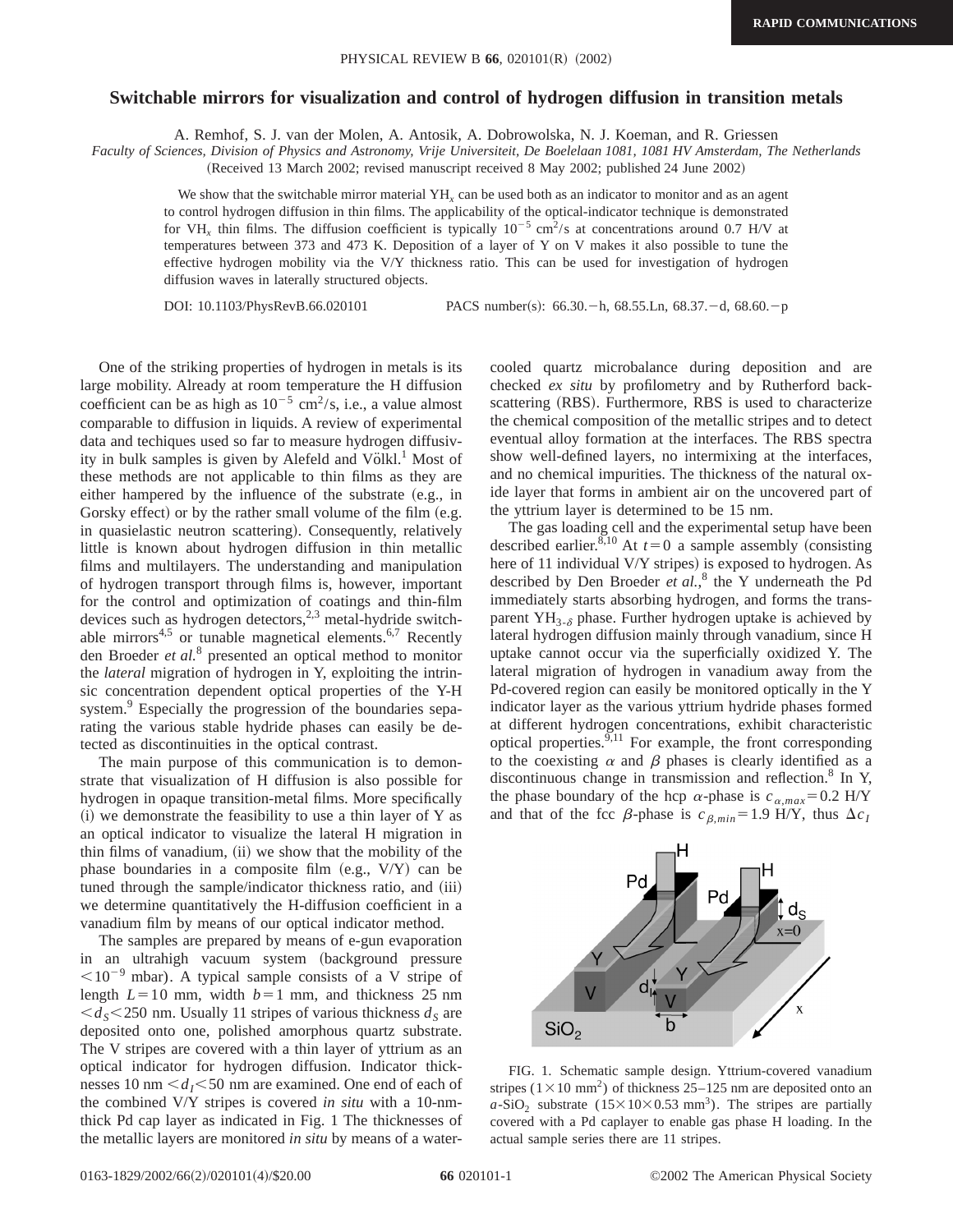

FIG. 2. Photography of an 11 stripe sample loaded in a hydrogen atmosphere ( $p_{H2}$ =1 mbar, *T*=473 K) for 10<sup>4</sup> s. The 11 composite V/Y stripes take up H via the Pd layer, which is located at the upper part of the photo. Lateral H migration occurs along the stripes, away from the Pd-covered part. Within the indicator layer  $(Y$  layer), the presence of H leads to the formation of the  $YH<sub>2</sub>$ phase, which appears blue in reflection. Note the influence of the V thickness on the mobility of the  $YH_2$  front in the indicator. The thickness of the V stripes decreases from 125 nm to 25 nm from left to right. The 2nd, 7th, and the 9th stripe have a nonconstant V thickness.

 $=c_{\beta,min}-c_{\alpha,max}=1.7$  H/Y.<sup>11,12</sup> In the following we call this optical feature the ''b-*front*'' or simply *the front* and its position  $x_f$ .

Figure 2 depicts a snapshot at  $t=10^4$  s after the 11-stripesample assembly was exposed to a hydrogen atmosphere of 1 mbar at  $T=473$  K. The Pd-covered parts, where the hydrogen enters the samples and the lateral diffusion starts, is at the top of the photo. The optical discontinuity within the indicator corresponds to the boundary between the silvery gray low concentration  $\alpha$ -YH<sub>0.2</sub> phase and the blue (in reflection) dihydride phase  $\beta$ -YH<sub>1.9</sub>. The results in Fig. 2 do not only show that the progression of H in V is easily followed through the optical appearence of the indicator layer, but also that the front mobility can be tuned through the ratio of the sample  $(V)$  and the indicator  $(Y)$  thicknesses. Note the pronounced thickness dependence of the front mobility *K*  $=\frac{x_f^2}{t}$ . The thickness of the stripes in Fig. 2 decreases from left to right from 125 nm to 25 nm. All the stripes are covered with 50-nm Y. Oxidation reduces the *effectice* Y thickness down to 35 nm. The thickness of the Pd cover in the upper part of the stripes is 10 nm for all the 11 stripes. Systematic measurements, in which the temperature, the sample thickness, and the indicator thickness are varied, show that the mobilities exhibit an Arrhenius behavior (for a given sample thickness). At a given temperature the mobility increases with increasing  $d_S/d_I$ , i.e., in a thick sample covered by a thin indicator the front progresses faster than in a thin sample covered by a thick indicator.

We show now that the hydrogen-diffusion coefficient can be determined from experimental results of the type shown in Fig. 2. For this we note that below the Pd caplayer the hydrogen concentration  $c_{S0}$  in the sample is in thermodynamical equilibrium with the surrounding  $H_2$  atmosphere. We choose the coordinate system such that the direction of

#### A. REMHOF *et al.* **PHYSICAL REVIEW B 66**, 020101(R) (2002)

diffusion is in the positive *x* direction. The reservoir-sample interface lies at  $x=0$  and  $c_S(x=0)=c_{S0}$ . The concentration  $c_S(x,t)$  is determined by the diffusion equation

$$
\frac{\partial c}{\partial t} = \frac{\partial}{\partial x} \left( D \frac{\partial c}{\partial x} \right). \tag{1}
$$

Since (i) the enthalpy of hydrogen solution in the indicator (here Y) is much more negative than in the sample (here V) and  $(ii)$  the diffusion constant *D* in the sample  $(V)$  is orders of magnitude larger than in the indicator  $(Y)$ , all the hydrogen flows via the sample into the indicator. This creates a diffusion front at  $x = x_f$  that is experimentally found to move as  $x_f^2 = Kt$ . The H atoms crossing in the time interval  $\delta t$ , the cross section  $d_Sb$  at  $x_f$  are used (i) to move the front by  $\delta x_f$ and (ii) to fill the overlaying indicator up to a concentration of 1.9 H/Y. In this way  $c_f d_S b \, \delta x_f$  hydrogen atoms are accomodated in the sample and  $\Delta c_I d_I b \, \delta x_f$  in the indicator. As long as the indicator is still in the dilute  $YH_x \alpha$ -phase it takes up all the hydrogen from the underlying sample. There is essentially no difference in position between the position of the front in the indicator and the sharp drop of concentration in the sample at  $x_f$ . Conservation of the number of particles leads to

$$
j_f b d_S \delta t = b(\Delta c_I d_I + c_f d_S) \delta x_f, \qquad (2)
$$

where  $j_f = -D_f (dc_s/dx)|_f$  is the flux of H atoms at the front through the sample. Assuming a concentration independent *D*, the solution of Eq. (1) with  $c_S(0,t) = c_{S0}$  and the boundary condition Eq.  $(2)$  is

$$
c_S(x,t) = c_{S0} - \alpha \operatorname{erf}\left(\frac{x}{2\sqrt{Dt}}\right).
$$
 (3)

As the concentration  $c_f$  at the front is given by

$$
c_f \equiv c_S(x_f, t) = c_{S0} - \alpha \operatorname{erf}(\sqrt{K}/2\sqrt{D}), \tag{4}
$$

we obtain from Eqs.  $(2)$  and  $(3)$ 

$$
\frac{d_I}{d_S} = \frac{2\,\alpha\,\sqrt{D}}{\Delta c_I \sqrt{\pi K} e^{K/4D}} + \frac{\alpha}{\Delta c_I} \text{erf}\left(\frac{\sqrt{K}}{2\,\sqrt{D}}\right) - \frac{c_{S0}}{\Delta c_I}.\tag{5}
$$

In an experiment  $d_I$ ,  $d_S$ ,  $\Delta c_I$ , and *K* are known. The diffusion coefficient *D*, the parameter  $\alpha$ , and the equilibrium concentration  $c_{S0}$  can be extracted from measurements of *K* as a function of  $d_I/d_S$ . The experimental data for two different sets of experiments (each of them for five values of  $d_I / d_S$ ), are represented in Fig. 3 together with their respective fits. We obtain a hydrogen-diffusion coefficient in vanadium  $D_V$  $=1.2\times10^{-5}$  cm<sup>2</sup>/s and an equilibrium concentration  $c_{S0}$  $=0.62$  H/V at 473 K and at  $p_{H2}=1$  mbar. At  $T=373$  K and  $p_{H2} = 1$  bar the measured values are  $D_V = 0.67$  $\times 10^{-5}$  cm<sup>2</sup>/s and  $c_{S0}$ =0.83 H/V.

For a discussion of these results we assume first that the phase diagram of H in V films is the same as for bulk VH*<sup>x</sup>* . Then our results at  $T=473$  K pertain to the  $\alpha$ -VH<sub>x</sub> phase in which H occupies randomly tetrahedral sites in the bcc V lost lattice. Our results at  $T=373$  K, on the other hand, corre-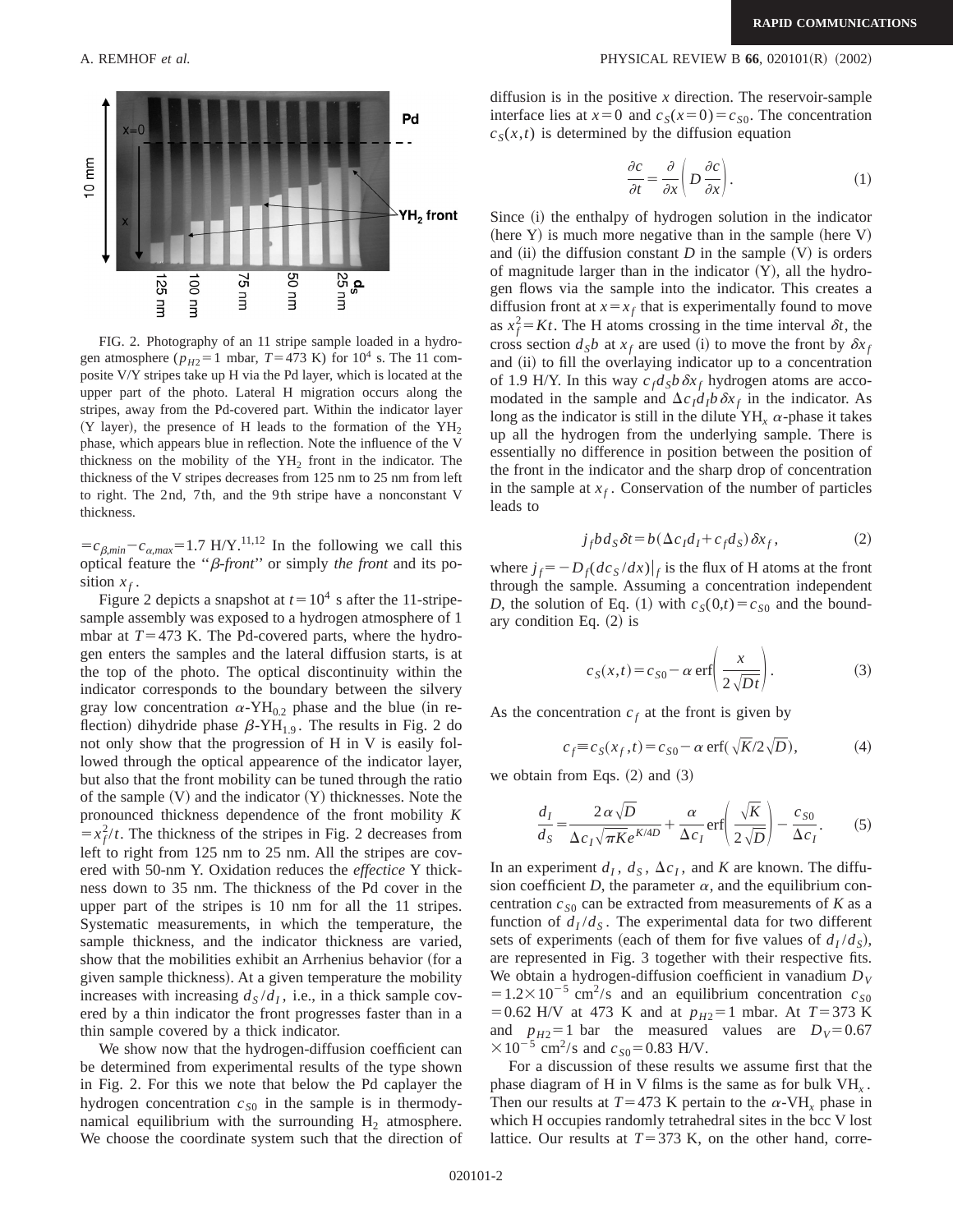

FIG. 3. Hydrogen front mobility *K* in the yttrium indicator  $(\sqrt{K}=x_f/\sqrt{t})$  versus sample thickness ratio  $(d_1/d_s)$  together with the respective fits according to Eq.  $(5)$ . The fits yield a hydrogendiffusion coefficient in V of  $D_V = 1.2 \times 10^{-5}$  cm<sup>2</sup>/s, and a H concentration  $c_{S0}$ =0.62 H/V at *T*=473 K and  $p_{H2}$ =1 mbar (upper curve). At  $T=373$  K and  $p_{H2}=1$  bar the corresponding values are  $D_V$ =0.67×10<sup>-5</sup> cm<sup>2</sup>/s and  $c_{S0}$ =0.83 H/V.

spond to the  $\beta_2$ -phase that exists for temperatures between 293 and 463 K at hydrogen concentrations between 0.45 and 0.83 H/V. The  $\beta_2$ -phase is separated from the cubic  $CaF<sub>2</sub>$ -like VH<sub>2</sub> phase by a large miscibility gap.<sup>13</sup>

We consider now our data at 473 K. Recently, solubility isotherms of thin-film V-H samples within the  $\alpha$ -phase have been studied by Andersson *et al.*<sup>14</sup> Within the investigated thickness range  $50 < d_s < 100$  nm, no pronounced thickness dependence of the isotherms could be observed. The equilibrium hydrogen concentrations depend strongly on  $p_{H2}$  and  $T$ in the pressure range of  $p_{H2}$ =0.5–50 mbar and at temperatures between 450 and 500 K. In the case of our measurement at  $T=473$  K and  $p_{H2}=1$  mbar, this makes a direct comparison difficult. However, within experimental uncertainties, the measured value of  $c_{S0}$ =0.62 H/V is consistent with the data published by Andersson *et al.*

Apart from the equilibrium concentration at given hydrogen pressures, the *slope* of a solubility isotherm yields the derivative of the chemical potential with respect to the hydrogen concentration  $\partial \mu / \partial c_S$ . The *macroscopic diffusion coefficient D*, investigated here, is related to the *tracer diffusion coefficient*  $D_t$  via  $D/D_t = (c_S / k_B T)(\partial \mu / \partial c_S)$ . Nuclear magnetic resonance (NMR) experiments on bulk vanadium show a monotonic decrease of  $D<sub>t</sub>$  with increasing hydrogen concentration  $c_S$  from  $D_t = 2 \times 10^{-4}$  cm<sup>2</sup>/s at  $c_S = 0.02$  H/V down to  $D_t = 2 \times 10^{-5}$  cm<sup>2</sup>/s at  $c_s = 0.68$  H/V.<sup>15</sup> The slope of the 473 K solubility isotherm<sup>14</sup> at  $c_s$ =0.62 H/V yields  $(c_S / k_B T)(\partial \mu / \partial c_S) \cong 3$ , leading to a diffusion coefficient of  $D=6\times10^{-5}$  cm<sup>2</sup>/s, comparable with our value of  $D=1.2$  $\times 10^{-5}$  cm<sup>2</sup>/s. Again, a comparison between samples prepared by different techniques, leading to different grain sizes, stress states, impurities etc., hampers a direct comparison.

Let us now focus on the results at  $T=373$  K and  $p_{H2}$  $=1$  bar. Even though the phase diagram for bulk V-H may deviate markedly from that for thin films and nanocrystalline samples,<sup>14,16</sup> under the condition of 1 bar and 373 K we expect our V samples to be in the saturated  $\beta_2$ -phase. For bulk samples this phase boundary lies at 0.82 H/V and is essentially temperature independent between room temperature and 373 K. The H-rich  $\gamma$ -phase cannot be reached at 373 K without applying high pressures (ca. 50 bar), so we exclude the presence of this phase in our samples. $^{13}$ 

Orimo *et al.*<sup>16</sup> report a modification of the  $\beta_2$ - $\gamma$  phase boundary in the V-H system within nanometer-scale V grains. They conclude that the  $\beta_2$ - $\gamma$  phase boundary decreases from 0.82 H/V for 80-nm grains down to 0.67 H/V for 10-nm grains. By using NMR techniques, the same authors measured a hydrogen jump rate of  $v_{300 \text{ K}} = 10^9 \text{ s}^{-1}$  at 300 K in 80-nm-sized V grains with  $c_s$ =0.82 H/V. Using an activation energy of  $240 \text{ meV}^{16,17}$  we obtain a jump rate  $v_{373 \text{ K}} = 6 \times 10^9 \text{ s}^{-1}$  at 373 K. Together with a jump length of 0.15 nm, the distance between two interstitial sites, this results in a tracer diffusion coefficient of  $D<sub>t</sub>=2.3$  $\times 10^{-7}$  cm<sup>2</sup>/s. Compared with our measured *D*=0.67  $\times 10^{-5}$  cm<sup>2</sup>/s this implies  $D/D_t = (c_S / k_B T)(\partial \mu / \partial c_S) = 29$ . This value is consistent with the steepness of the 373 K solubility isotherm near the  $\beta_2$ - $\gamma$  phase boundary.<sup>13</sup>

In conclusion, we have demonstrated that thin layers of YH*<sup>x</sup>* can be used as indicators to visualize hydrogen migration in opaque transition metals such as vanadium. In addition, our optical method allows measuring the equilibrium concentration in the material under investigation and its macroscopic diffusion coefficient. In principle, our technique is applicable to any material that can be coated with a switchable metal-hydride mirror material as long as  $(i)$  its H-diffusion coefficient is higher than the one of the indicator and (ii) its hydrogen affinity is low compared to the hydrogen affinity of the indicator. Furthermore, by varying the sample/indicator thickness ratio the effective mobility of the hydrogen front in the indicator layer can be tuned over a wide range. In principle, *D* can be varied at room temperature by four orders of magnitude between the extreme values of H in Y (typically  $10^{-9}$  cm<sup>2</sup>/s) and H in V (typically  $10^{-5}$  cm<sup>2</sup>/s). In a patterned thin film this opens the opportunity to locally vary the mobility of the front and to investigate hydrogen diffusion waves.<sup>18</sup> Future investigations will include refractionlike and reflectionlike phenomena at interfaces separating areas of different effective diffusivities.<sup>19</sup>

We would like to thank A. Pundt, G. Majer, B. Hjörvarsson, and R. J. Wijngaarden for stimulating discussions, as well as J. N. Rector for the performance of the RBS measurements. This work was supported by the EU-TMR project ''Metal-hydride films with switchable physical properties,'' Project No. ERB FMRX-CT98-187. It is also part of the research program of the Stichting voor Fundamenteel Onderzoek (FOM) which is financially supported by the Dutch NWO.